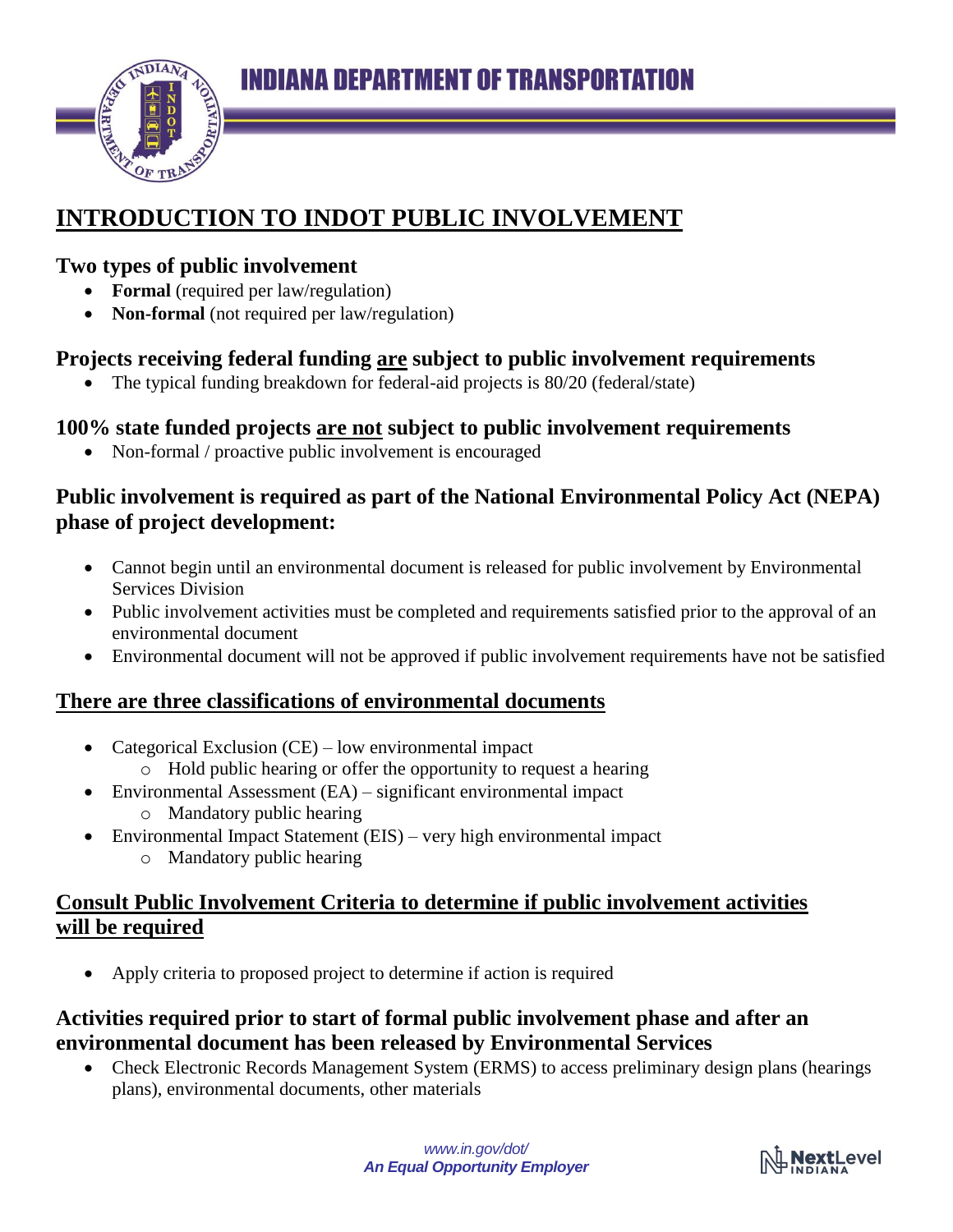- Environmental document can be accessed via ProjectWise or request document be sent directly by Environmental Services
- Project Management and project consultants may acquire environmental documents and design plans by coordinating with INDOT Environmental Services and Consultant Services

## **INDIANA CODE PERTAINING TO PUBLIC HEARINGS**

#### **IC 8-23-2-17 Public Hearing is an Assembly**

Sec. 17. (a) As used in this section, "public hearing" means an assembly or a meeting by the department for the purpose of:

- (1) Providing information early in the process of making decisions affecting proposed highway or bridge construction or improvement projects on a county arterial highway system or the state highway system so that the public can have an impact on the decision outcome, including a meeting in which the public is provided information, opportunity for review and comment, and an accounting for the rationale for a proposed project; or
- (2) Complying with 23 U.S.C. 128 and 49 U.S.C. 1602 (d) requirements in considering economic, social, environmental, and other effects of highway projects and proposals.

(b) Whenever the department holds a public hearing, the department shall allow any person an opportunity to be heard in the presence of other who are present to testify and in accordance with subsection (c).

(c) The department through the commissioner or the commissioner's designee, may limit testimony at a public hearing to a reasonable time stated at the opening of the public hearing. As added by P. > 52-1995, SEC. 3.

In order to ensure compliance with **IC 8-23-2-17 the updated PI procedures seeks to provide clarity related to meeting formats:** 

**Open Houses** (informal sessions where participants visit stations, talk with project team members, informal conversational format)

- Do not require formal presentation
- Must include a public comment station where written comments can be accepted

**Public Meetings** (held at any time and at INDOT's sole discretion)

- Should include a formal presentation
- Must include a comment station where written comments can be accepted
- Structure format to incorporate formal presentation with clearly stated presentation time

**Public Hearings** (held at project decision-making point, required as part of an approval process)

- Must include a formal presentation
- Must include a public comment/testimony session where verbal comments may be accepted
- Must include a comment station where written and verbal comments can be accepted
- Held at project decision-making point

#### **Project Stakeholders Meetings**